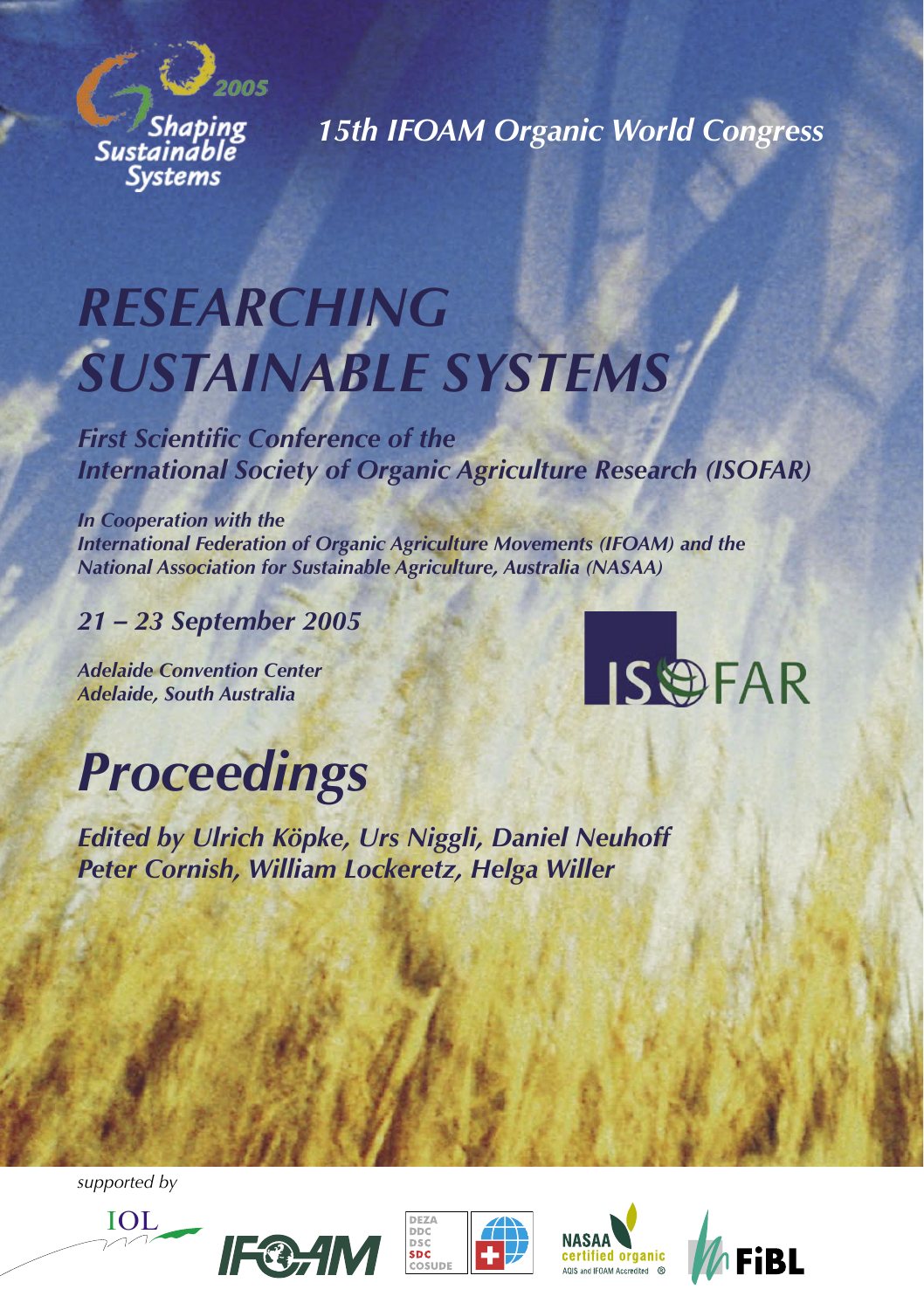

# **International Society of Organic Agriculture Research**

The International Society of Organic Agriculture Research (ISOFAR) promotes and supports research in all areas of Organic Agriculture by facilitating global co-operation in research, methodological development, education and knowledge exchange; supporting individual researchers through membership services, publications and events and integrating stakeholders in the research process.

ISOFAR persues its mission by

- supporting individual researchers, from both generalist organic systems and specialist disciplinary backgrounds, through membership services including events, publications, and relevant scientific structures;
- facilitating global co-operation in research, education and knowledge exchange;
- encouraging conceptual, methodological and theoretical development, respecting the ethos of organic agriculture, in a systems/inter-disciplinary context;
- encouraging the active participation of users and stakeholders, with their accumulated knowledge and experience, in the prioritisation, development, conduct, evaluation and communication of research;
- fostering relationships with related research associations, including joint events and publications.

#### **International Society of Organic Agriculture Research (ISOFAR)**

| Institute of Organic Agriculture (IOL), | Research Institute of      |
|-----------------------------------------|----------------------------|
| Secretariat                             | Organic Agriculture (FiBL) |
| Katzenburgweg 3                         | Ackerstrasse               |
| D-53115 Bonn, Germany                   | CH-5070 Frick, Switzerland |
| Tel. +49 228 735616                     | Tel. +41 62 8657272        |
| Fax +49 228 735617                      | Fax +41 62 8657273         |
| E-mail info@isofar.org                  | E-mail info@fibl.org       |
| Internet www.isofar.org                 | Internet www.fibl.org      |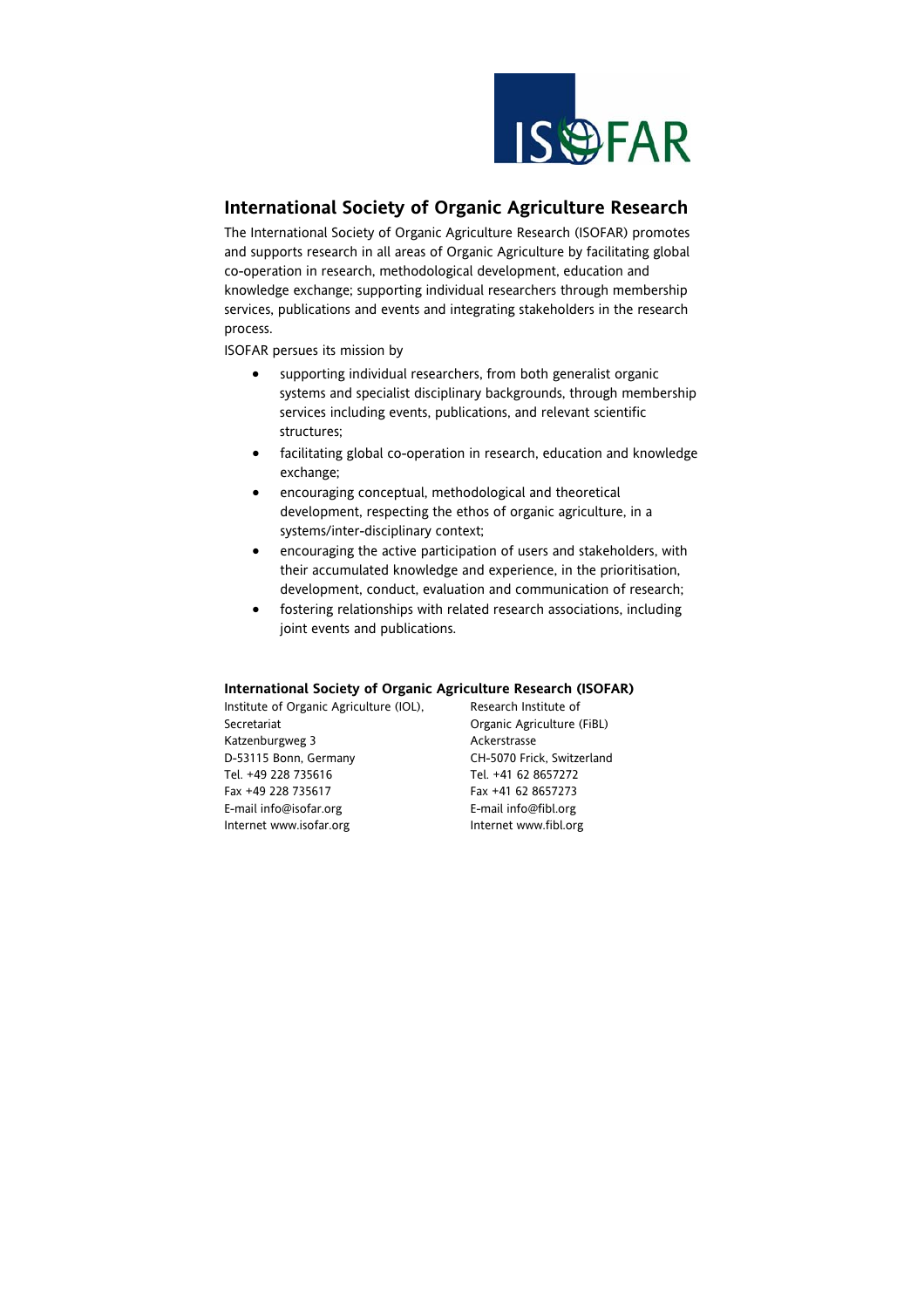Ulrich Köpke, Urs Niggli, Daniel Neuhoff, Peter Cornish, William Lockeretz, Helga Willer (Editors)

Researching Sustainable Systems. Proceedings of the First Scientific Conference of the International Society of Organic Agriculture Research (ISOFAR), Held in Cooperation with the International Federation of Organic Agriculture Movements (IFOAM) and the National Association for Sustainable Agriculture, Australia (NASAA), 21 – 23 September 2005, Adelaide Convention Centre, Adelaide, South Australia.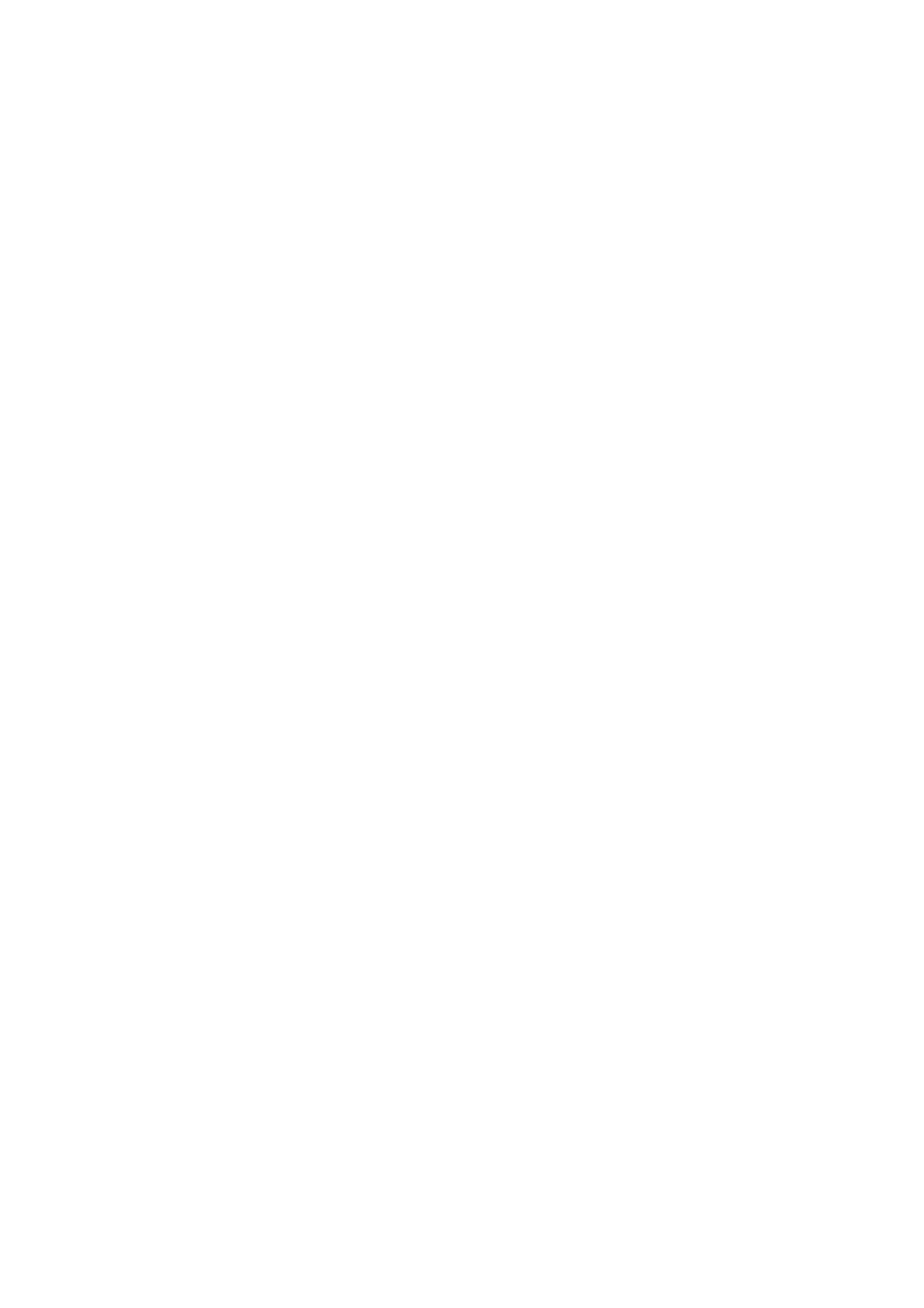Ulrich Köpke, Urs Niggli, Daniel Neuhoff, Peter Cornish, William Lockeretz, Helga Willer (Editors)

# **Researching Sustainable Systems**

Proceedings of the First Scientific Conference of the International Society of Organic Agriculture Research (ISOFAR), Held in Cooperation with the International Federation of Organic Agriculture Movements (IFOAM) and the National Association for Sustainable Agriculture, Australia (NASAA), 21 – 23 September 2005, Adelaide Convention Centre, Adelaide, South Australia.

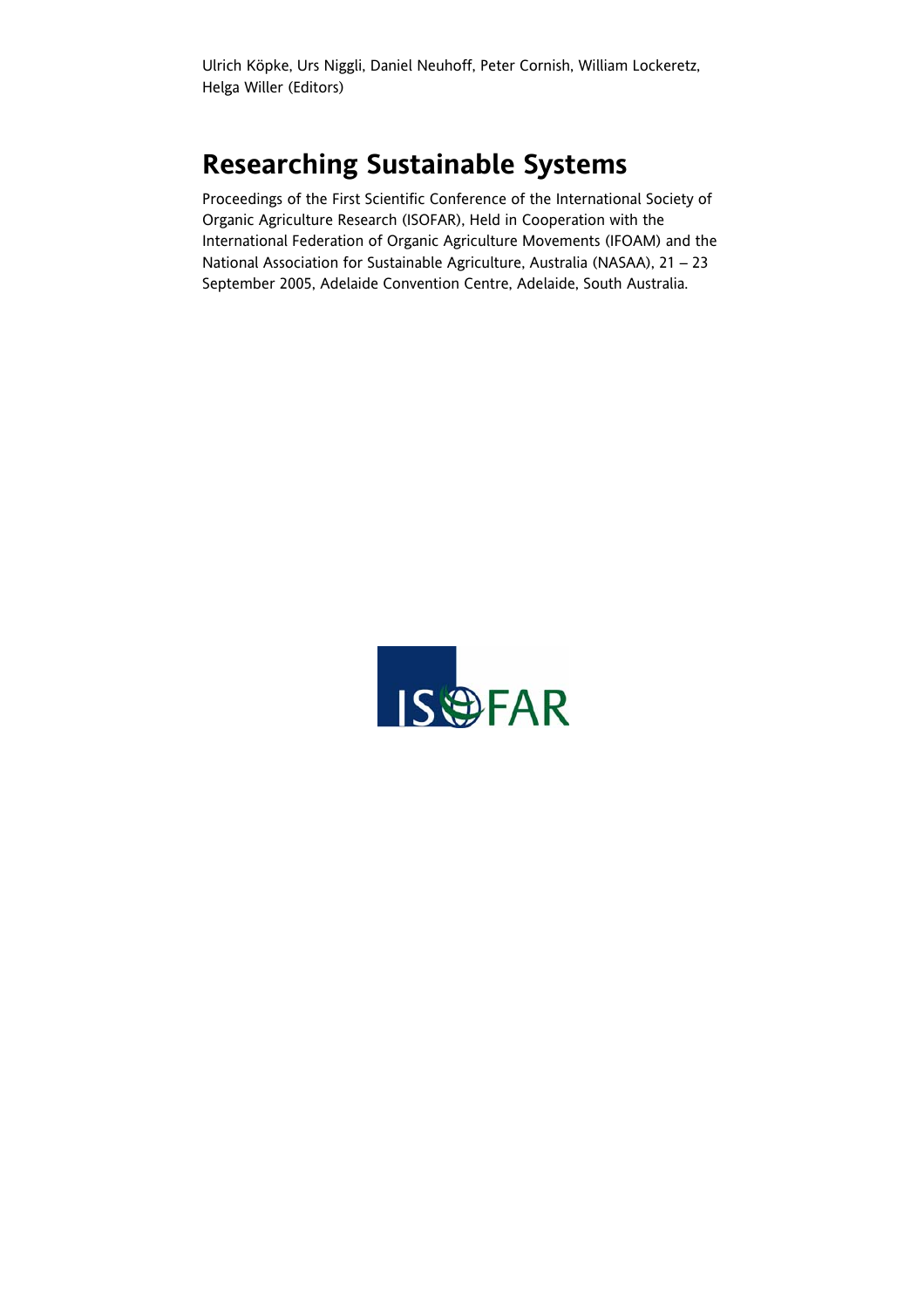The responsibility for the contents of the articles in this volume rests upon the authors. The information contained herein, including any expression of opinion and any projection or forecast, has been obtained from sources believed by the authors to be reliable but is not guaranteed as to accuracy or completeness. The information is supplied without obligation and on the understanding that any person who acts upon it or otherwise changes his/her position in reliance thereon does so entirely at his/her own risk.

Should the publication of corrigenda become necessary, these will be posted at the conference homepage http://www.isofar.org/adelaide2005/.

Ulrich Köpke, Urs Niggli, Daniel Neuhoff, Peter Cornish, William Lockeretz, Helga Willer (Editors) (2005): Researching Sustainable Systems. Proceedings of the First Scientific Conference of the International Society of Organic Agriculture Research (ISOFAR), Held in Cooperation with the International Federation of Organic Agriculture Movements (IFOAM) and the National Association for Sustainable Agriculture, Australia (NASAA), 21 – 23 September 2005, Adelaide Convention Centre, Adelaide, South Australia. International Society of Organic Agriculture Research (ISOFAR), DE-Bonn; Institute of Organic Agriculture (IOL), DE-Bonn; Research Institute of Organic Agriculture (FiBL), CH-Frick

ISBN 3-906081-76-1

© 2005, International Society of Organic Agriculture Research (ISOFAR), c/o Institute of Organic Agriculture (IOL), University of Bonn, Katzenburgweg 3, D-53115 Bonn, Germany, Tel. +49 228 735616, Fax +49 228 735617, E-mail info@isofar.org; Internet www.isofar.org and

Research Institute of Organic Agriculture FiBL, Forschungsinstitut für biologischen Landbau (FiBL), Ackerstrasse, CH-5070 Frick, Tel. +41 62 8657 272, Fax +41 62 8657 273, E-mail info.suisse@fibl.org, Internet http://www.fibl.org

Language Editing: Peter Cornish, University of Western Sydney; Penrith, Australia; William Lockeretz, Tufts University, School of Nutrition, Medford, Massachusetts, USA; Judith Neuhoff, IOL, DE-Bonn

Cover: Claudia Kirchgraber, FiBL, Switzerland

Layout: Judith Neuhoff, IOL, DE-Bonn; Christin Streichardt, IOL, DE-Bonn, Helga Willer, FiBL, CH-Frick, Frank Wörner, FiBL, DE-Frankfurt

Printed by: rapid.doc, DIGITAL PRINT & COPY, 81 Currie Street, Adelaide SA 5000, E-mail rapiddoc@rapiddoc.com.au, rapiddoc.com.au

Distribution: Paper copies may be ordered from FiBL at a cost of 28 Euros plus mailing costs (see FiBL shop at http://www.fibl.org/shop); FiBL order number 1394. A PDF version is available free of charge for ISOFAR members via the member area of www.isofar.org.

The abstracts of the papers are available at http://orgprints.org/view/projects/int-isofar.html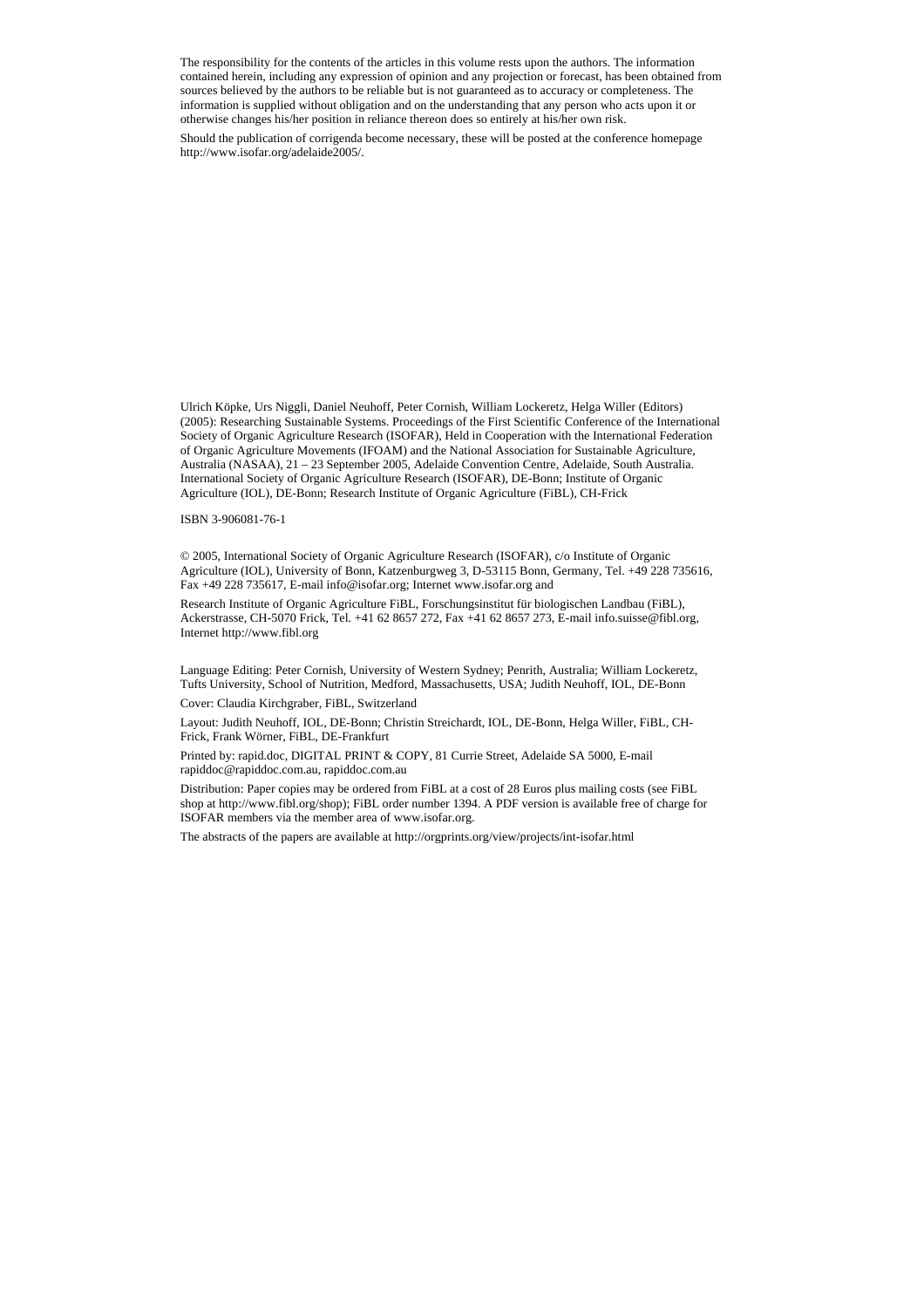### **TABLE OF CONTENTS**

| <b>PREFACE</b>                                                                                                                                                                                                                          | 15 |
|-----------------------------------------------------------------------------------------------------------------------------------------------------------------------------------------------------------------------------------------|----|
| ARABLE CROP ROTATIONS AND INTERCROPPING                                                                                                                                                                                                 | 17 |
| Effect of annual self-Reseeding legumes on subsequent crops<br>in organic rotation programme<br>Lina Al-Bitar                                                                                                                           | 18 |
| Intercropping – The practical Application of Diversity, Competition and facilitation<br>in arable Organic Cropping Systems<br>Erik Steen Jensen, Henrik Hauggaard-Nielsen, Julia Kinane, Mette Klindt Andersen<br>and Bjarne Jørnsgaard | 22 |
| No-till Organic Soybean Production Following - a Fall-planted Rye Cover Crop<br>Paul Porter, Gary Feyereisen, Jason De Bruin, Gregg Johnson                                                                                             | 26 |
| Effects of intercropping and fertilization on weed abundance,<br>diversity and Resistance to invasion<br>F. X. Sans, M. A. Altieri                                                                                                      | 31 |
| NUTRIENT MANAGEMENT OF ARABLE CROPS                                                                                                                                                                                                     |    |
| <b>IN CLOSED CYCLES</b>                                                                                                                                                                                                                 | 35 |
| Nitrogen management of organic winter wheat: Decision-making<br>through model-based explorations<br>C David, MH Jeuffroy, JM Meynard                                                                                                    | 36 |
| A Comparison of Soil Properties under Organic and Conventional Farming in Australia 40<br>Gunasekhar Nachimuthu, Paul Kristiansen, Peter Lockwood and Chris Guppy                                                                       |    |
| Plant Uptake of Soluble Organic Molecules as N-Source<br>Jennifer Reeve, Jeffrey L. Smith, Lynne Carpenter-Boggs and John P. Reganold                                                                                                   | 44 |
| Evaluation of Nitrogen Utilizsation by Means of the Concept of Primary Production Balance<br>Pentti Seuri, Helena Kahiluoto                                                                                                             | 48 |
| Closing nutrient cycles in Dutch organic farming: an explorative scenario study of<br>agronomic consequences<br>Gerrie van de Ven, Jules Bos                                                                                            | 52 |
| Nitrogen Efficiency in Organic Farming Using a GPS Precision Farming Technique<br>C.J. Koopmans and M. Zanen                                                                                                                            | 56 |
| <b>QUALITY ASPECTS OF COMPOSTS</b>                                                                                                                                                                                                      | 61 |
| The Effect of Different Compost Applications on Organically Produced Red Pepper<br>(Capsicum annuum L.): I. First season Results for Yield, Fruit Quality and Nutrients<br>Alev Gürpinar and Nilgün Mordogan                            | 62 |
| Solid Fermented Material (Bokahsi) as a Biofertilizer for Potting Media<br>Using Effective Microorganisms (EM)<br>Tim A. Jenkins, Mike Daly                                                                                             | 66 |
| Development of a farm-based expert system for composting and<br>organic vegetable production with application to developing countries<br>Chin-hua Ma, Manuel Palada, Li-hui Chen and Hsien-yang Tien                                    | 70 |
| Different compost fertilizations on growth, yield and quality of Organic Melon in Venezuela<br>Elimar Perez-H., Ruben Pina, Josefina Rodriguez, Hugo Ramirez-Guerrero                                                                   | 74 |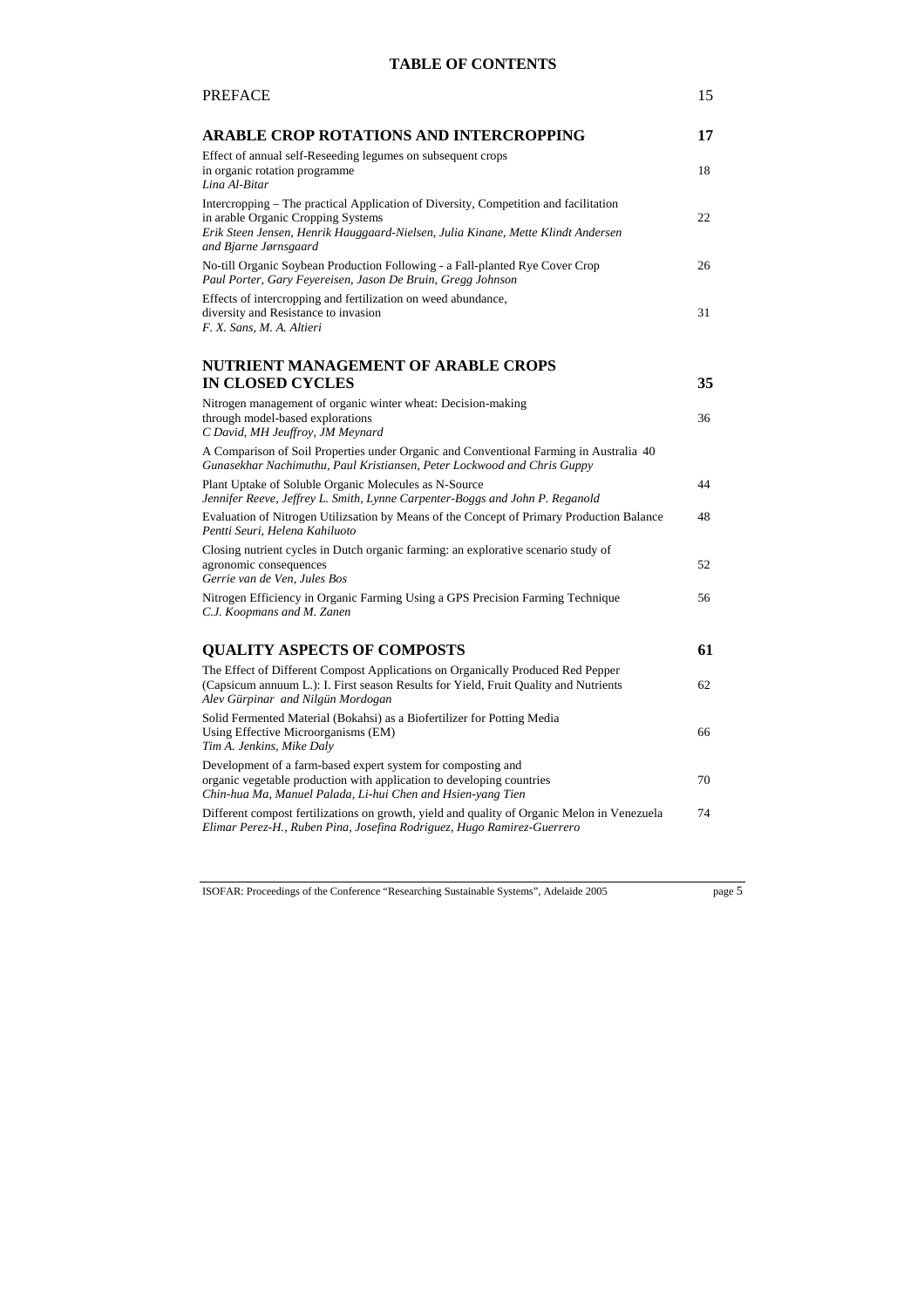| Effect of Incorporating Rice Straw or Leaves of Gliridcidia (G. sepium)<br>on the Productivity of Mungbean (Vigna radiata) and on Soil Properties<br>U R Sangakkara, G Pietsch, M Gollner, B Freyer                                                                        | 78  |
|----------------------------------------------------------------------------------------------------------------------------------------------------------------------------------------------------------------------------------------------------------------------------|-----|
| SOIL COMMUNITIES                                                                                                                                                                                                                                                           | 81  |
| Improvement in Soil Nutrient Status and Beneficial Microbial Populations<br>Using Compost, Plant Juice and Home-Made Fertiliser Preparations<br>Z. Aini, M. Zulkefli and G. Krishnen                                                                                       | 82  |
| Soil microbial community structure and organic matter transformation processes<br>in organic and integrated farming systems<br>Andreas Fliessbach, David Dubois, Jürgen Esperschütz, Lucie Gunst, Paul Mäder,<br>Hansruedi Oberholzer, Michael Schloter, Andreas Gattinger | 88  |
| Arbuscular Mycorrhiza of Winter Wheat Under Different Duration of Organic Farming<br>Manfred Gollner, Jürgen Friedel, Bernhard Freyer                                                                                                                                      | 92  |
| Effects of past and current crop management on leaching losses,<br>soil microbial community composition and activity<br>Christine H. Stark, Leo M. Condron, Alison Stewart, Alison, Di, Hong J., O'Callaghan, Maureen                                                      | 97  |
| Soil heath: A comparison between organically and conventionally managed arable soils<br>in the Netherlands<br>Anne D. van Diepeningen, Wim J. Blok, Gerard W. Korthals, Ariena H.C. van Bruggen                                                                            | 102 |
| <b>MANAGING WEEDS</b>                                                                                                                                                                                                                                                      | 107 |
| Advances in Weed Management for Organic Cereal Production in Southeast Australia<br>Viv Burnett, Tim Enshaw and Steve Sutherland                                                                                                                                           | 108 |
| Role of Golden Apple Snail in Organic Rice Cultivation and Weed Management<br>R. C. Joshi, E. C. Martin, T. Wada, and L. S. Sebastian                                                                                                                                      | 112 |
| Odor and Irrigation Water Contamination by Duck-Rice System and Its Effect<br>in Weed Control, Rice Growth and Yield<br>Yong Hwan Lee, Sang Min Lee, Doo Hoi Choi, Sang Kae Lee, Sang Mok Sohn                                                                             | 116 |
| Combination of different methods for direct control of Vicia hirsuta in winter wheat<br>Pavel Lukashyk, Ulrich Köpke                                                                                                                                                       | 119 |
| Potential of Decision Support Systems for Organic Crop Production: WECOF-DSS,<br>a tool for weed control in winter wheat<br>Neuhoff, Daniel, Schulz, Dirk & Köpke, Ulrich                                                                                                  | 123 |
| Weed vegetation of organic and conventional dryland cereal fields<br>in the Mediterranean Region<br>A. Romereo, L. Chamorro, F.X. Sans                                                                                                                                     | 127 |
| CONTROL OF PESTS AND DISEASES                                                                                                                                                                                                                                              | 131 |
| Study of Trapping Systems for Control of Bactrocera oleae (Gmelin) (Diptera: Tephritidae)<br>in Crete Olive Groves<br>V. Alexandrakis, K. Varikou & A. Kalaitzaki                                                                                                          | 132 |
| Disease Suppression of Potting Mixes Amended with Composted Biowaste<br>Wim J. Blok, Aad J. Termorshuizen, Trudie G.C. Coenen, Vinnie de Wilde and Adrie H.M. Veeken                                                                                                       | 137 |
| Slaked Lime Against European Fruit Tree Canker: Efficacy and Introduction into Practice                                                                                                                                                                                    | 142 |

*Bart Heijne, Peter Frans de Jong, Marcel Wenneker, Pieter Jans Jansonius*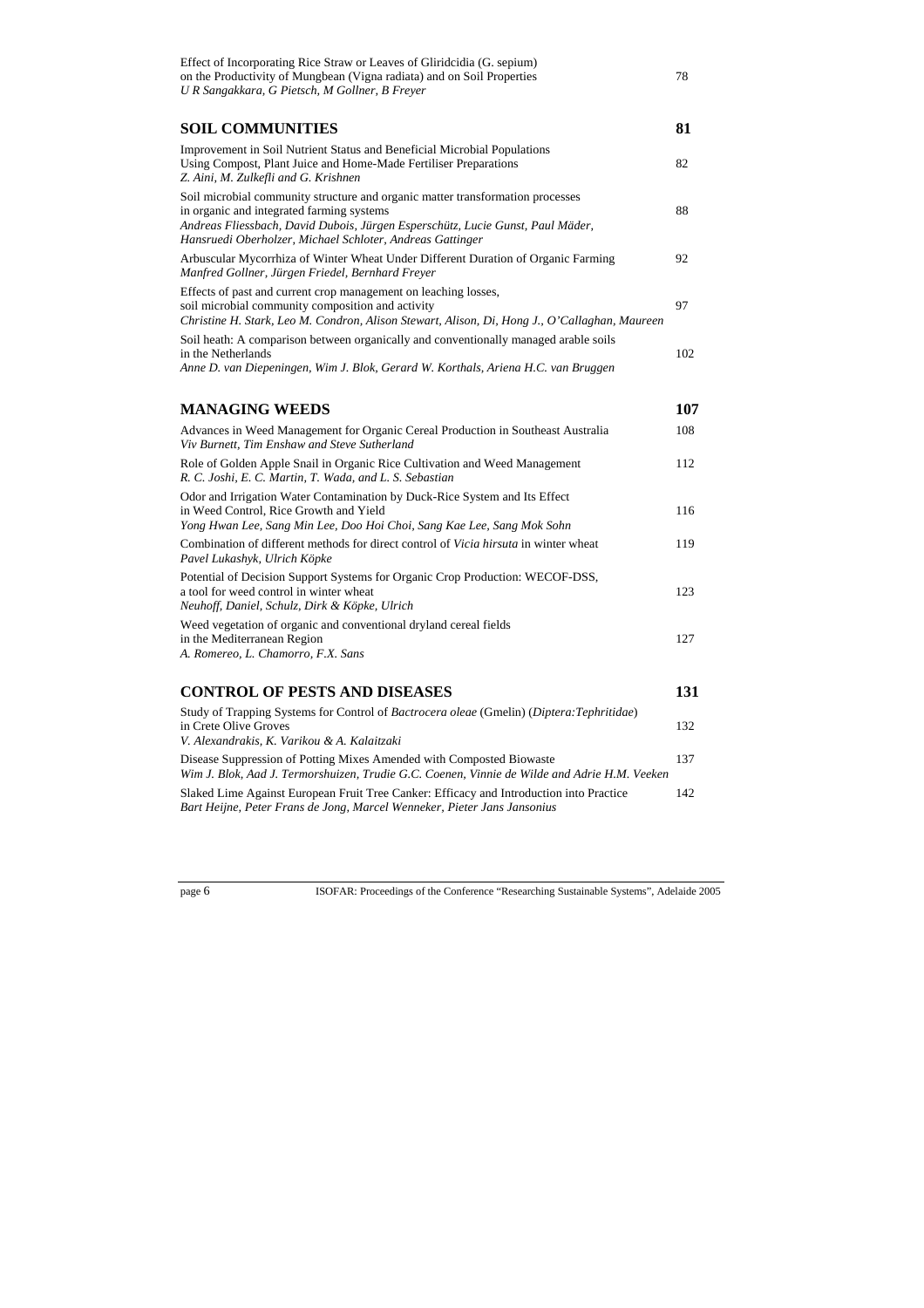| Identification of measures for prevention of black spots in organically produced<br>stored carrots<br>Jürgen Köhl, Pieter Kastelein, Janneke Elderson, Wim J. Blok                                                                                             | 146 |
|----------------------------------------------------------------------------------------------------------------------------------------------------------------------------------------------------------------------------------------------------------------|-----|
| Implementation of Bioherbicides and Seed Treatment in organic farming<br>Stefan Kühne, Arnd Verschwele, Dieter v. Hörsten, Marga Jahn                                                                                                                          | 150 |
| Prediction of grain yield of spring barley varieties by disease and growth characteristics<br>from VCU testing<br>Hanne Østergård, Kristian Kristensen, Jakob W. Jensen                                                                                        | 154 |
| VEGETABLE PRODUCTION                                                                                                                                                                                                                                           | 159 |
| Effect of Organic Fertilizers on Regeneration of Biodiversity<br>After Soil Steaming in Organic Glasshouses<br>Cuijpers, W.J.M., F. Smeding, J. Amsing, J. Postma and C.J. Koopmans                                                                            | 160 |
| Organic Vegetable Production in Germany – Status Quo<br>Peter von Fragstein und Niemsdorff, Bernd Geyer, Hans-Jürgen Reents                                                                                                                                    | 164 |
| Enhancing Sorghum (Sorghum bicolar L)-Cowpea (Vigna unguiculata L.) Intercrop Productivity<br>Through Row Arrangements and Orientation<br>S. Muwanga, J.S. Tenywa, C. Owuori, P. Esele and P.L. Woomer                                                         | 168 |
| Comparing Fertilization Regimes under Three Onion Farming Systems<br>in a Semiarid Tropical Area<br>Martha-Cecilia Perez and Hugo Ramirez-Guerrero                                                                                                             | 171 |
| Effect of Melia azedarach on aphid (Brevicoryne brassicae) of Organic Cabbage Farming<br>Basanta Rana Bhat, Yubak Dhoj GC                                                                                                                                      | 175 |
| <b>FOOD QUALITY</b>                                                                                                                                                                                                                                            | 179 |
| Influence of Management Practices on Quality and Biodiversity of Tomatoes in Germany<br>Daniela Klein, Ramesh Kumar, Ulrich Köpke                                                                                                                              | 180 |
| Organic Food and Health – Status and Future Perspectives<br>Charlotte Lauridsen, Henry Jørgensen, Ulrich Halekoh and Lars Porskjær Christensen                                                                                                                 | 184 |
| Effect of Agronomic Management Practices on Lettuce Quality<br>Sabine Rattler, Karlis Briviba, Barbara Birzele, Ulrich Köpke                                                                                                                                   | 188 |
| The consistently Superior Quality of Carrots from one Organic Farm in Austria<br>Compared with Conventional Farms<br>Alberta Velimirov                                                                                                                         | 192 |
| <b>LONG-TERM FIELD EXPERIMENTS</b>                                                                                                                                                                                                                             | 197 |
| Long-Term Organic Crop Rotation Experiments for Cereal Production<br>- Yield Development and Dynamics<br>Margrethe Askegaard, Jørgen E. Olesen, Ilse A. Rasmussen                                                                                              | 198 |
| Effects of Reduced Tillage, Fertilisation and Biodynamic Preparations on Crop Yield,<br>Weed Infestation and the Occurrence of Toxigenic Fusaria<br>Alfred Berner, Robert Frei, Hans-Ulrich Dierauer, Susanne Vogelgsang, Hans-Rudolf Forrer and Paul<br>Mäder | 202 |
| Influence of Organic Management with Different Crop Rotations on<br>Selected Productivity Parameters in a Long-Term Canadian Field Study<br>M. Entz, J.W. Hoeppner, L. Wilson, M. Tenuta, K.C. Bamford and N. Holliday                                         | 206 |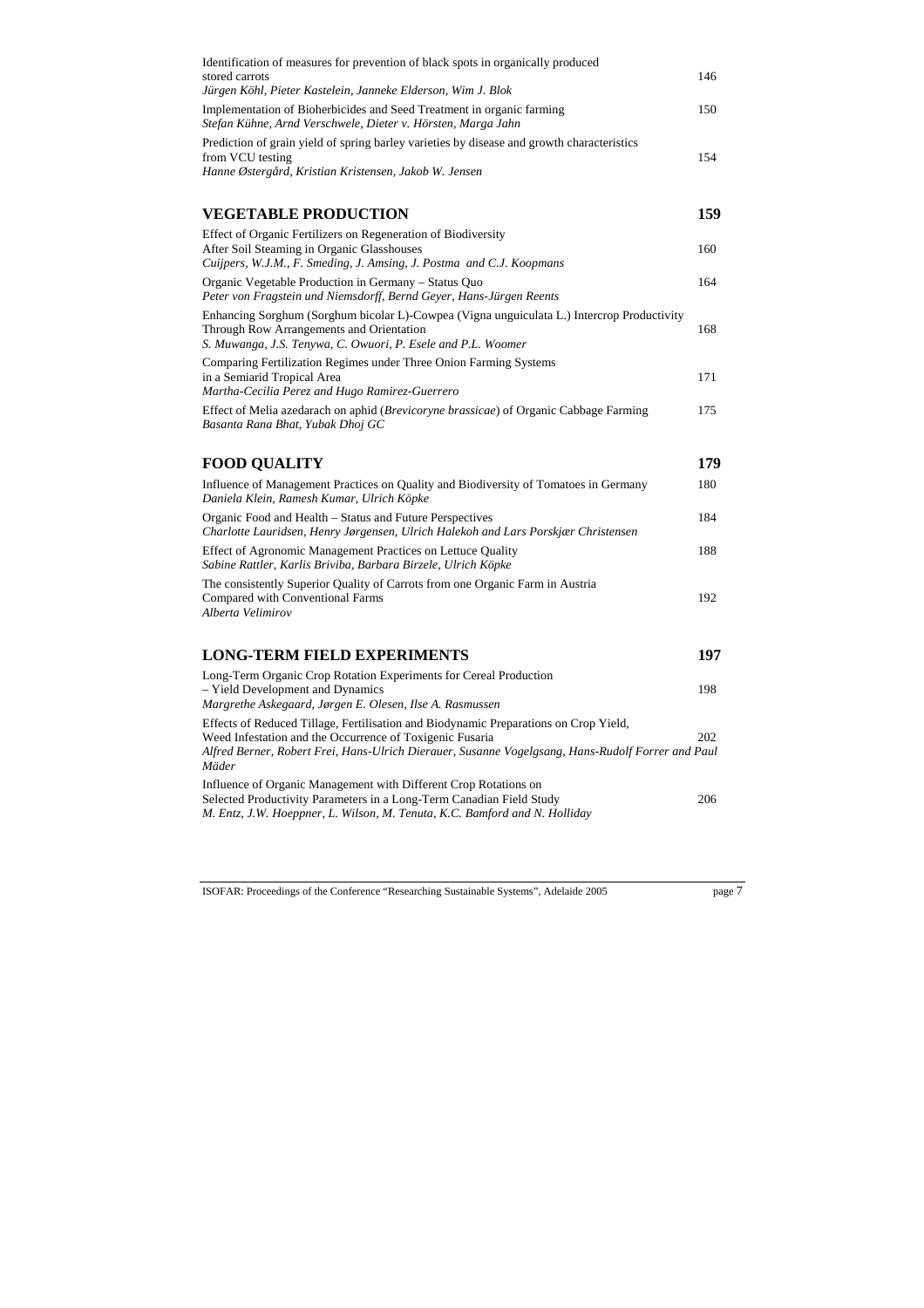| How Economic is Organic? Results of a Long. Term Trial at Burgrain/Lucerne, Switzerland<br>Padruot M. Fried, Urs Zihlmann, Fredi Strasser, Ruedi Tschachtli,<br>Helmut Ammann, David Dubois                                        | 210 |
|------------------------------------------------------------------------------------------------------------------------------------------------------------------------------------------------------------------------------------|-----|
| Yield and Root Growth in a Long-Term Trial with Biodynamic Preparations<br>W.A. Goldstein, W. Barber                                                                                                                               | 214 |
| Comparisons of Organic and Conventional Maize and Tomato Cropping Systems<br>from a Long-term Experiment in California<br>Stephen Kaffka, Dennis Bryant, Ford Denison                                                              | 218 |
| Life Cycle Assessment of Conventional and Organic Farming in the DOC Trial<br>Thomas Nemecek, David Dubois, Lucie Gunst and Gérard Gaillard                                                                                        | 222 |
| Long-Term Organic Crop Rotation Experiments for Cereal Production -<br>Perennial Weed Control and Nitrogen Leaching<br>Ilse A. Rasmussen, Margrethe Askegaard, Jørgen E. Olesen                                                    | 227 |
| Nutrient Turnover and Losses During Composting of Farmyard Manure -<br>Results of Outdoor Experiments over 11 Years<br>Joachim Raupp, Meike Oltmanns                                                                               | 231 |
| Interpreting Soil Organic Matter Characteristics in Organic Farming Systems<br>Michelle M. Wander, Emily E. Marriott, Yun Wang                                                                                                     | 235 |
| ANIMAL HUSBANDRY AND WELFARE – NON-RUMINANTS                                                                                                                                                                                       | 241 |
| Mobile and Stationary Systems for Organic Pigs – Animal Behavious in Outdoor Pens<br>Christel Benfalk, Kristina Lindgren, Cecilia Lindahl, Margareta Rundgren                                                                      | 242 |
| Mobile and Stationary Systems for Organic Pigs - Working Environment<br>Qiuging Geng, Anna Torén                                                                                                                                   | 246 |
| Full or partial outdoor rearing of slaughter pigs –<br>Effects on performance, carcass quality and nutrient load<br>John E. Hermansen, Jørgen Eriksen & Karin Strudsholm                                                           | 250 |
| Mobile and Stationary Systems for Pigs - Nutrient Excretion, Distribution on Outdoor Areas<br>and Enviromental Impact<br>Eva Salomon, Christel Benfalk, Cecilia Lindahl & Kristina Lindgren                                        | 254 |
| ANIMAL HUSBANDRY AND WELFARE – RUMINANTS                                                                                                                                                                                           | 259 |
| Closing the Plant-Animal Loop: a Prerequisite for Organic Farming<br>Marina A. Bleken, Håvard Steinshamn, Erling Thuen and Matthias Koesling                                                                                       | 260 |
| Investigations on Dairy Welfare and Performance on German Organic Farms<br>Bernhard Hörning, Christel Simantke, Erhard Aubel                                                                                                       | 264 |
| Organic-Conventional Dairy Systems Trial in New Zealand: Four Years' Results<br>Terry Kelly, Natalie Butcher, Kerry Harrington, Colin Holmes, Dave Horne,<br>Peter Kemp, Alan Palmer, Alison Quinn, Nicola Shadbolt, Alan Thatcher | 268 |
| Use of Tanniferous Plants against Gastro-Intestinal Nematodes in Ruminants<br>Lüscher, A., Häring, D.A., Heckendorn, F., Scharenberg, A, Dohme, F.,<br>Maurer, V., Hertzberg, H.                                                   | 272 |
| The Inclusion of Diatomaceous Earth in the Diet of Grazing Ruminants and<br>its Effects on Gatrointestinal Parasite Burdens<br>Barbara McLean, David Frost, Eifion Evans, Aldwyn Clarke, Bernard Griffiths                         | 277 |
| Heat-Treated Blue Lupin as Protein Supplement for High Yielding<br>Organic Dairy Cows Fed Grass-Clover Silage ad libitum<br>Lisbeth Mogensen, Peter Lund, Martin Riis Weisbjerg, Troels Kristensen, John Erik Hermansen            | 281 |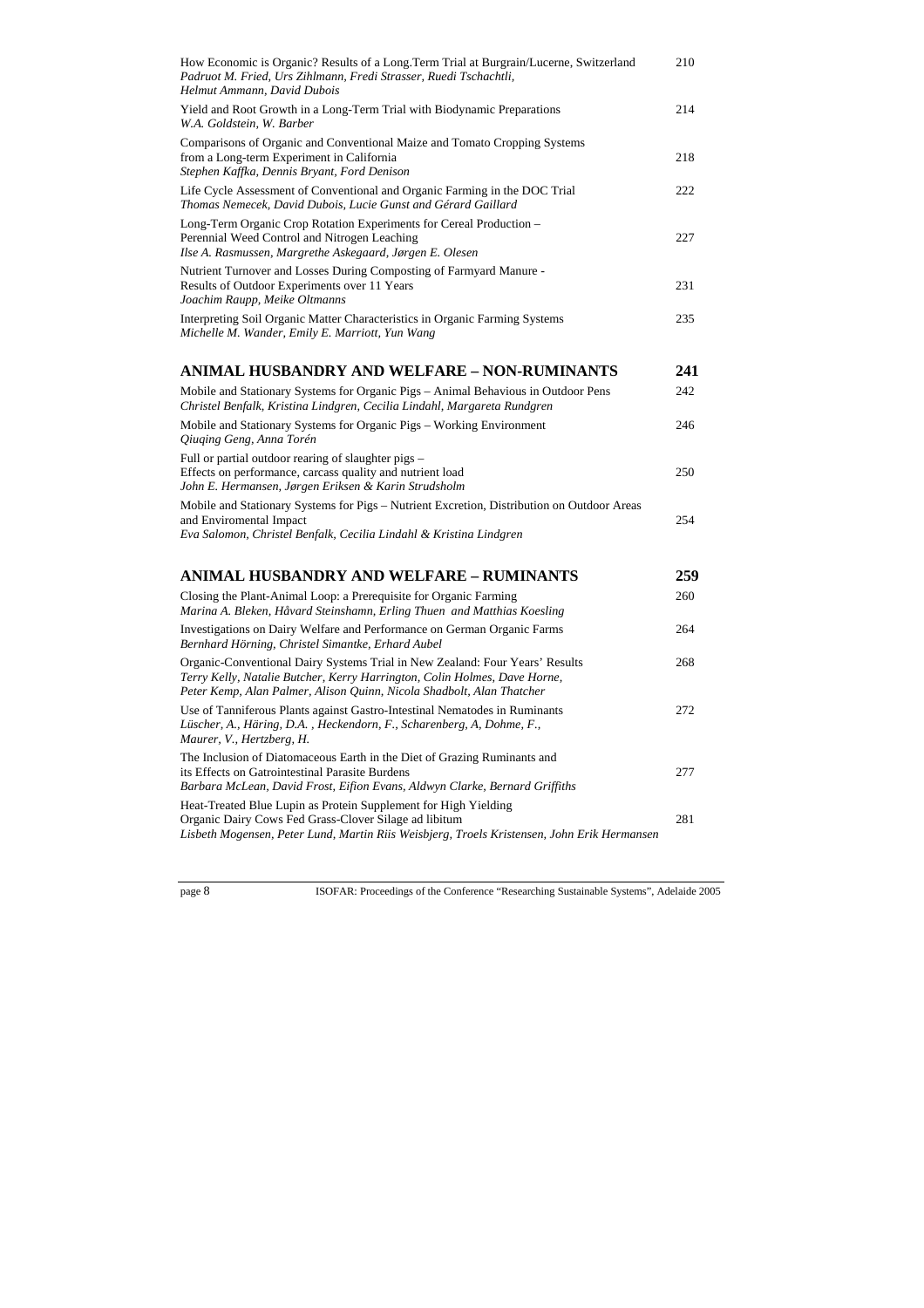| ECONOMICS AND FARMERS' PERSPECTIVES                                                                                                                                                                                                                                                                                                                                                   | 285 |
|---------------------------------------------------------------------------------------------------------------------------------------------------------------------------------------------------------------------------------------------------------------------------------------------------------------------------------------------------------------------------------------|-----|
| The Reliability of Organic Certification: An Approach to Investigate the Audit Quality<br>Gabriele Jahn, Matthias Schramm, Achim Spiller                                                                                                                                                                                                                                              | 286 |
| The Financial Significance and Impact of Support Payments for Organic Farms<br>Hiltrud Nieberg, Frank Offermann, Katrin Zander                                                                                                                                                                                                                                                        | 291 |
| Going Organic: Farmers' Perceptions of Benefits and Costs<br>Nur H. Rahayu, Carl Smith and Iean Russell                                                                                                                                                                                                                                                                               | 295 |
| Economic Analysis of Stockless, Horticultural Crop Rotations on a Model Farm<br>in Temperate Zone Organic Systems<br>Ulrich Schmutz, Chris Firth and Francis Rayns                                                                                                                                                                                                                    | 299 |
| LAND USE, CONVERSION AND RURAL DEVELOPMENT                                                                                                                                                                                                                                                                                                                                            | 303 |
| Determinants of Spatial Distribution of Organic Farming in Germany<br>Barbara Bichler, Anna Maria Häring, Stephan Dabbert, Christian Lippert                                                                                                                                                                                                                                          | 304 |
| Total Conversion to Organic Farming of a Grassland and a Cropping Region in Austria<br>- Economic, Environmental and Sociological Aspects<br>Bernhard Freyer, Ika Darnhofer, Michael Eder, Thomas Lindenthal, Andreas Muhar                                                                                                                                                           | 308 |
| Organic Land Use Patterns in the EU: A Spatial and Dynamic Analysis<br>Danilo Gambelli, Maria Elena Paladini, Susanna Vitulano, Raffaele Zanoli                                                                                                                                                                                                                                       | 312 |
| Localisation and Recycling in Rural Food Systems - Impact and Solutions<br>Helena Kahiluoto, Artur Granstedt, Stefan Bäckman, Holger Fischer, Annamari Hannula,<br>Salla Kakriainen, Veronica Krumalova, Markus Larsson, Tiina Lehto, Marko Nousiainen,<br>Päivi Pylkkänen, Thomas Schneider, Laura Seppänen, Pentti Seuri, John Sumelius, Olof Thomsson,<br>Kari Vesala, Antto Vihma | 317 |
| The Development of Farm Size on Danish Organic Farms<br>- A Comment on the Conventionalisation Debate<br>Vibeke Langer, Pia Frederiksen and Jørgen Dejgaard Jensen                                                                                                                                                                                                                    | 321 |
| Conversion of French Suckler Cattle Farms to Organic Farming: Adaptation of the System<br>and its Economic Consequences<br>Patrick Veysset                                                                                                                                                                                                                                            | 325 |
| POLITICAL INSTRUMENTS FOR ORGANIC FARMING                                                                                                                                                                                                                                                                                                                                             | 329 |
| Stakeholder Assessment of Agricultural Policies Regarding Organic Farming:<br>Synthesis Results from 11 European Countries                                                                                                                                                                                                                                                            | 330 |
| Anna Maria Häring, Daniela Vairo, Raffaele Zanoli, Stephan Dabbert                                                                                                                                                                                                                                                                                                                    |     |
| Impact of the EU Common Agricultural Policy on Organic in Comparison<br>to Conventional Farms<br>Anna Maria Häring and Frank Offermann                                                                                                                                                                                                                                                | 334 |
| Making policy – A Network Analysis of Institutions Involved in Organic Farming Policy<br>Heidrun Moschitz, Matthias Stolze                                                                                                                                                                                                                                                            | 338 |
| A Policy Impact Model for Organic Farming in Switzerland<br>Jürn Sanders, Nicolas Lampkin, Peter Midmore, Matthias Stolze                                                                                                                                                                                                                                                             | 342 |
| Profit and Gender in Organic Cotton Farming in Benin: Implication for Policy<br>Dansinou Silvère Tovignan, Ernst-August Nuppenau                                                                                                                                                                                                                                                      | 346 |
| Impact of Organic Guarantee Systems on Trade in Organic Products<br>Els Wynen                                                                                                                                                                                                                                                                                                         | 350 |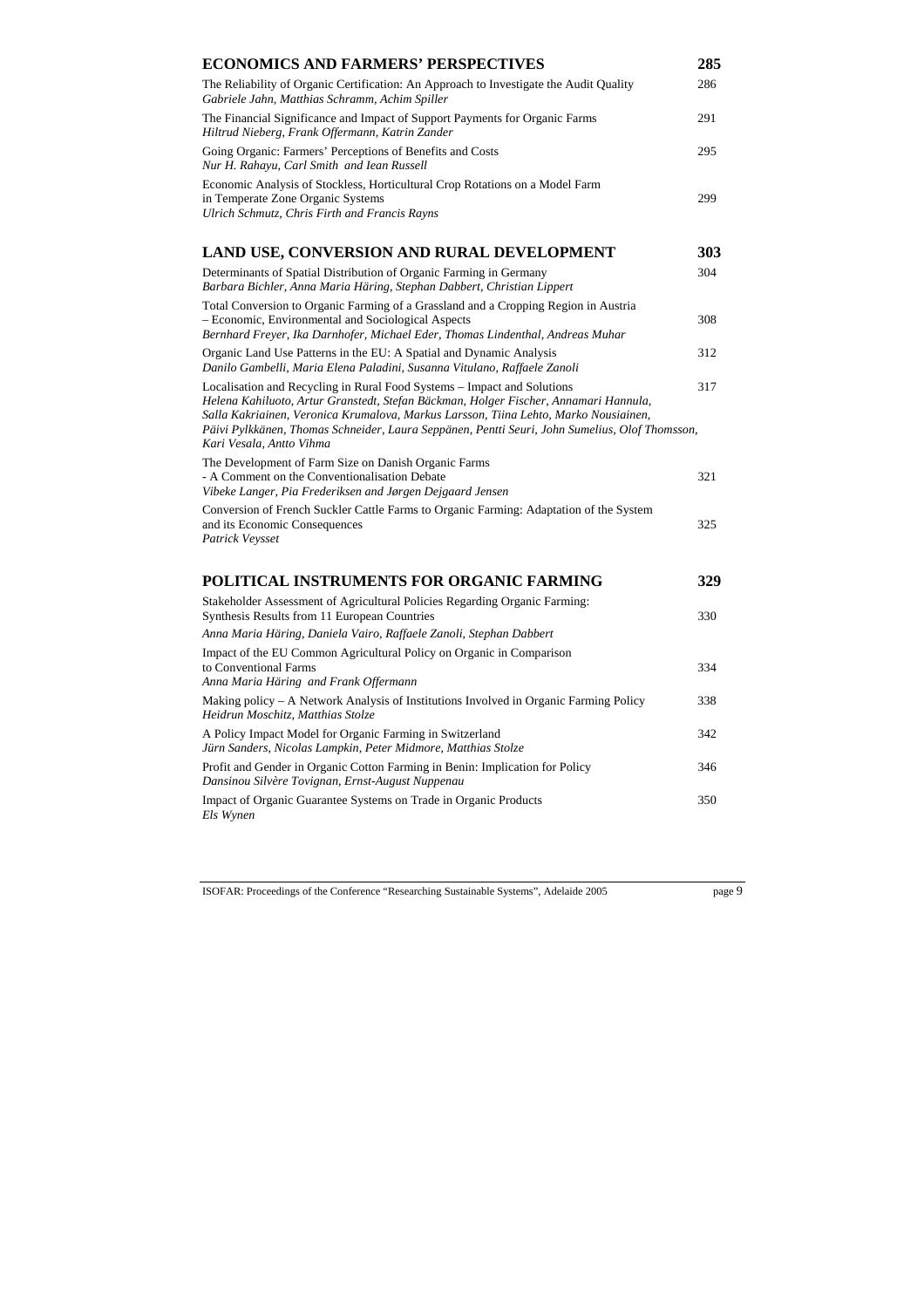#### **MARKET ANALYSIS: IMPROVING KNOWLEDGE ABOUT MARKETS AND THEIR ACTORS**

| How to Build Up International Statistics on Organic Markets<br>Ulrich Hamm                                                                        | 356 |
|---------------------------------------------------------------------------------------------------------------------------------------------------|-----|
| Assessing the Effectiveness of Sales Promotion on Organic Products<br>Ulrich Hamm & Sandra Wild                                                   | 360 |
| Organic Market Initiatives and Rural Development – perspectives and potential<br>Otto Schmid and Juern Sanders, Peter Midmore                     | 364 |
| The factors of success for Organic Marketing Initiatives in Europe:<br>a resource based approach<br>Sylvander B., Le Floch-Wadel A., Couallier C. | 368 |

### **SUPPLY CHAIN MANAGEMENT - IMPROVING THE COOPERATION BETWEEN MARKET ACTORS 373**

| Cost Driver in the Organic Meat Market in Germany –                                                                           |     |
|-------------------------------------------------------------------------------------------------------------------------------|-----|
| Specific Problem of the Organic Sector                                                                                        | 374 |
| Christoph Beukert, Johannes Simons, Monika Hartmann                                                                           |     |
| The Organic Food Supply Chain in relation to information Management and                                                       |     |
| the Interaction between actors                                                                                                | 378 |
| Marja-Riitta Kottila, Adeline Maijala, Päivi Rönni                                                                            |     |
| Strategies to support domestic organic markets in countries with emerging organic sectors<br>Toralf Richter, Annamaria Kovacs | 382 |

#### **KNOWING HOW CONSUMERS THINK AND ACT TO IMPROVE MARKETING 387**

| An Interdisciplinary Approach to Analyse Production, Marketing and<br>Consumption of Organic Products<br>Maria Fernanda Fonseca, John Wilkinson                                                    | 388 |
|----------------------------------------------------------------------------------------------------------------------------------------------------------------------------------------------------|-----|
| Consumers' knowledge of organic quality marks<br>Simona Naspetti, Raffaele Zanoli                                                                                                                  | 393 |
| Consumer competence and loyalty in a highly uncertain market:<br>a novel learning mechanism in relation to organic farming<br>Bertil Sylvander, Martine François, Vanessa Persillet, Lucie Sirieix | 396 |
| Organic and Low Input Food Consumers: Concerns and Perspectives for<br>Developing the Organic Market in the Future<br>Bertil Sylvander, Martine François                                           | 400 |
| <b>SOCIOLOGY</b>                                                                                                                                                                                   | 405 |
| The Challenge of Ecological Justice in a Globalising World<br>Hugo Fjelsted Alrøe                                                                                                                  | 406 |
| Facilitating organisational change in an organic dairy corporation in Denmark<br>Dorthe Christensen and Nadarajah Sriskandarajah                                                                   | 410 |
| What will the Next Generation do when they Succeed their Parents?<br>Bernhard Freyer, Heidrun Leitner, Thomas Lindenthal                                                                           | 414 |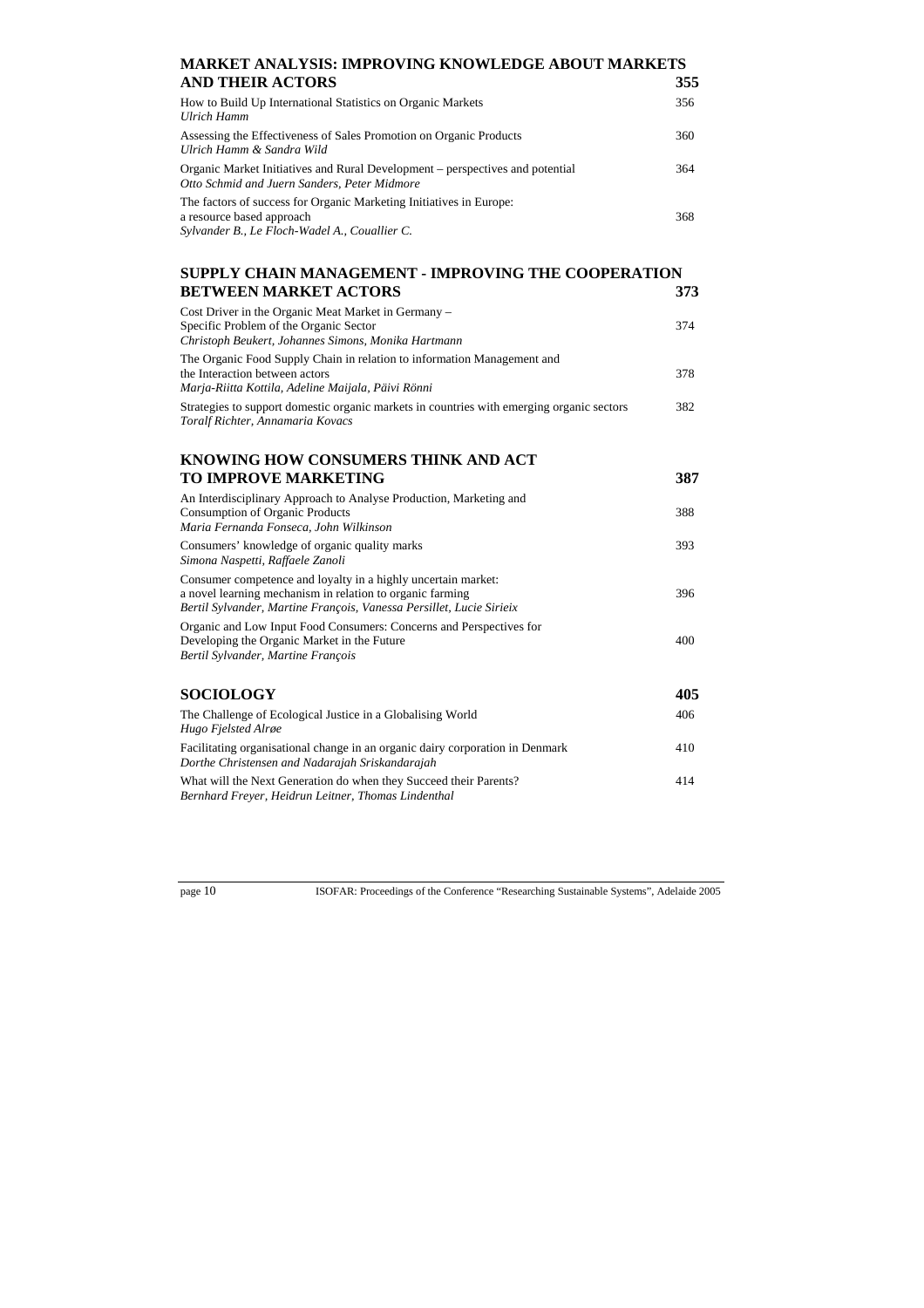| Adoption of Certified Organic Production: Evidence from Mexico<br>Caroline E. Hattam and Garth J. Holloway                                                                                                                | 419 |
|---------------------------------------------------------------------------------------------------------------------------------------------------------------------------------------------------------------------------|-----|
| What do Agricultural Professionals Think About Organic Agriculture and Biotechnology?<br>Sarah Wheeler                                                                                                                    | 424 |
| <b>SUSTAINABILITY OF ORGANIC FARMS</b>                                                                                                                                                                                    | 429 |
| Relationships between social forms of organic horticultural production and<br>indicators of environmental quality: a multidimensional approach in Brazil<br>Stéphane Bellon, Lucimar Santiago de Abreu, Pedro J. Valarini | 430 |
| Organic Cash Crop Farms as Net Energy Producers: Energy Balances and<br><b>Environmental Effects</b><br>Halberg, N., Dalgaard, R., Berntsen, J., Olesen, J.E. and Dalgaard, T.                                            | 434 |
| Enhancing Sustainability by Landscape-Design and Conversion to Organic Agriculture<br>Maximilian Kainz                                                                                                                    | 438 |
| Modelling Carbon Cycles as Basis of an Emission Inventory in Farms<br>- the Example of an Organic Farming System<br>Björn Küstermann & Kurt-Jürgen Hülsbergen                                                             | 442 |
| Economic, Social and Environmental Benefits Associated with U.S. Organic Agriculture<br>Luanne Lohr                                                                                                                       | 446 |
| ENVIRONMENT, BIODIVERSITY AND LANDSCAPE                                                                                                                                                                                   | 451 |
| A Pilot Study of Producing Organic Shrimp in Subtropical Regions:<br>A Case Study in Taiwan<br>Yung-Song Chen, I Chiu Liao                                                                                                | 452 |
| Potential of weeds attractive To beneficial insects in organic fields -<br>Their consideration in research programs<br><b>Bettina Frieben</b>                                                                             | 456 |
| Development of an Environmental Management System for Organic Farms<br>and its Introduction into Practice<br>Kurt-Jürgen Hülsbergen & Björn Küstermann                                                                    | 460 |
| Energy Efficiency of Selected Organic Farms and Their Influence on<br><b>Greenhouse Gases Emission</b><br>Jarosław Stalenga, Jan Kuś, Andrzej Madej                                                                       | 464 |
| New Ways of Increasing Biodiversity on Organic Farms and Their Effects on Profitability:<br>The Nature Conservation Farm Brodowin<br>Karin Stein-Bachinger, Peter Zander, Heike Schobert, Helmut Frielinghaus             | 468 |
| Practical Approaches on Organic Farms in Germany to integrate<br>Aims and Objectives of Nature Conservation and Landscape Development<br>Thomas van Elsen                                                                 | 472 |
| <b>RESEARCH STUCTURES AND METHODS</b>                                                                                                                                                                                     | 477 |
| Trends in Organic Farming Research in The Netherlands<br>Blom-Zandstra, M.                                                                                                                                                | 478 |
| The Swedish challenge – interdisciplinarity, collaboration and integration for research<br>and development in organic farming<br>Ulrika Geber, Kjell Ivarsson, Inger Källander, Lennart Salomonsson                       | 482 |
| Research Program for Organic Food and Farming in Finland<br>Arja Nykänen                                                                                                                                                  | 485 |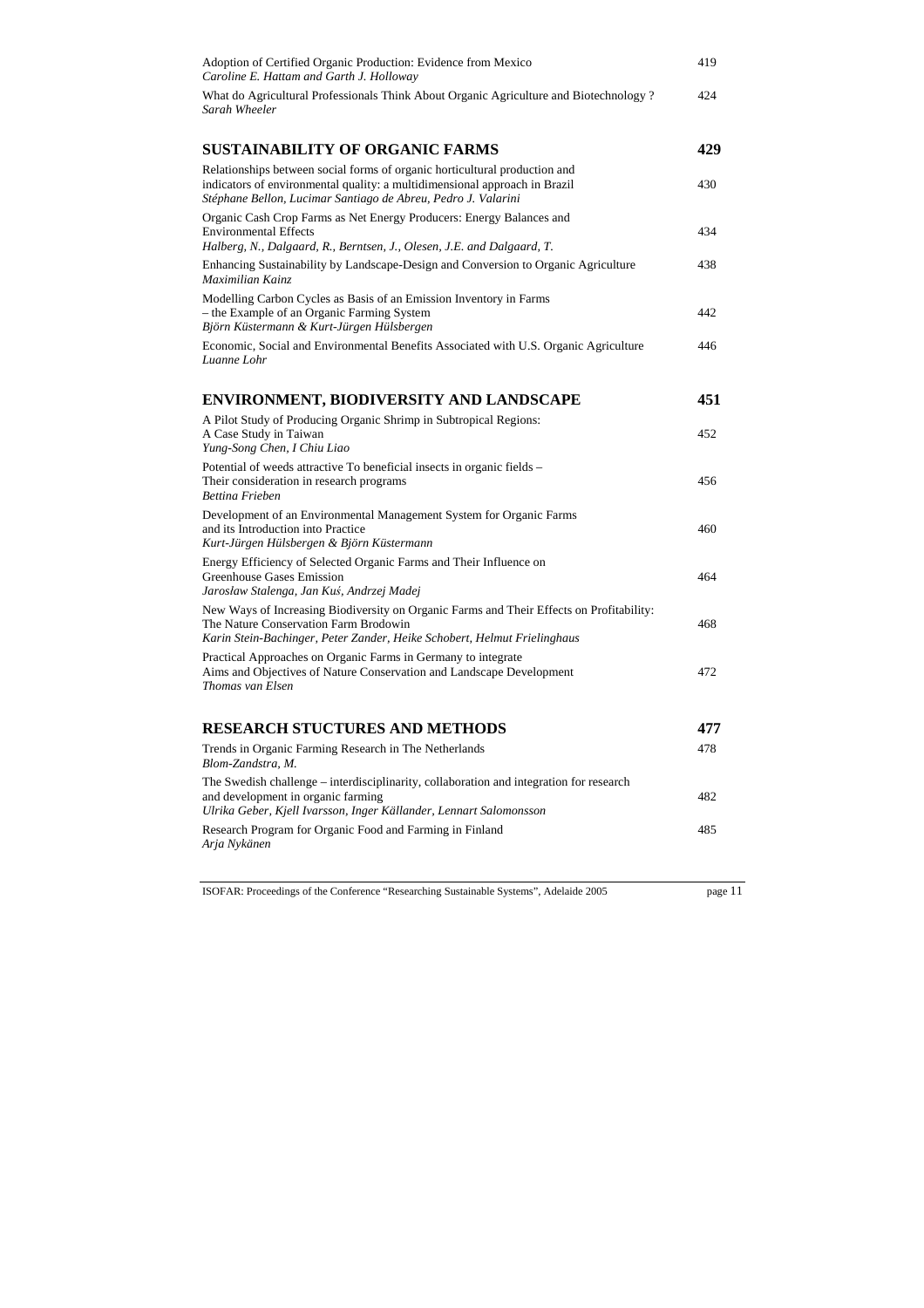| Combining on-farm, participatory research methodologies with modelling in order<br>to create a regionally based organic agriculture in Holland<br>Udo Prins, Jan de Wit, Wytze Nauta                                                | 489 |
|-------------------------------------------------------------------------------------------------------------------------------------------------------------------------------------------------------------------------------------|-----|
| Organic Food and Farming Research in Italy: A Review of Italian Ministry of Agriculture<br>and Forestry Policies (MiPAF)<br>Serenella Puliga, Annamaria S. Marzetti, Stefano Canali, Francesco Zecca                                | 493 |
| <b>POSTERS CROP SCIENCE</b>                                                                                                                                                                                                         | 497 |
| Effects of some Organic Fertilizers on Yield and Quality of Round Seedless (=Round Sultana)<br><b>Grape Variety</b><br>Ahmet Altindisli                                                                                             | 498 |
| Competitive Ability of Maize in Mixture with Climbing Bean in Organic Farming<br>Franc Bavec, Urška Živec, Silva Grobelnik Mlakar, Martina Bavec, László Radics                                                                     | 502 |
| Production of Organic Ornamentals in Germany – A Status Quo Analysis of the Industry<br>Bettina Billmann, Jutta Schaser, Dietmar Schlüter and Wolfgang Schorn                                                                       | 506 |
| Soil Quality Comparison between Organically and and Conventionally Managed<br>Citrus Orchards in Eastern Sicily (Italy)<br>Stefano Canali, Emanuela Di Bartolomeo, Biagio Torrisi                                                   | 509 |
| Balancing Fertilization Strategy with Crop Requirements in<br>Organic Greenhouse Cultivation of Sweet Pepper<br>W.J.M. Cuijpers, W. Voogt and C.J. Koopmans                                                                         | 513 |
| Genotype and Environment Interaction on Yield and Quality Parameters of<br>Organically Grown Winter Wheat – Triticum aestivum L. Genotypes<br>Ichinkhorloo Dashbaljir, P. Liebhard, W. Hartl, F. Löschenberger, M. Weinhappel       | 517 |
| Miconutrient Status in two Long-term Trials with Fertilisation Treatments<br>and Different Cropping Systems<br>Meike Fischer, Joachim Raupp, Paul Mäder, David Dubois, Volker Römheld                                               | 522 |
| Fate of <i>Escherichia coli</i> O157:H7 in Manure and Amended Soil: Effects of Cattle Feeding,<br>Manure Type and Dairy Management<br>Eelco Franz, Anne D. van Diepeningen, Anna A. Visser, Wim J. Blok and Ariena H.C. van Bruggen | 526 |
| Effects of Ploughing in and Removing Litter Leaves from the Ground on the Development<br>of Scab Epidemics in an Organic Apple Orchard<br>Christelle Gomez, Laurent Brun, Dominique Chauffour, Damien de le Vallée                  | 530 |
| NDICEA as a User Friendly Model Tool for Crop Rotation Planning in Organic Farming<br>Chris J. Koopmans and Geert-Jan van der Burgt                                                                                                 | 534 |
| Combination of Different Methods for Direct Control of Vicia hirsuta in Winter Wheat<br>Pavel Lukashyk, Ulrich Köpke                                                                                                                | 538 |
| The Effect of Seed Moisture Content and the Duration and Temperature of<br>Hot Water Treatment on Carrot Seed Viability and the Control of Alternaria radicina<br>Charles Merfield, John Hampton, Murray Hill, Steve Wratten        | 542 |
| Regulation of Clover Content by Choice of Ryegrass Variety or by Mixing Varieties<br>in Short Rotation Leys<br>Nilla Nilsdotter-Linde & Göran Bergkvist                                                                             | 546 |
| Use of Liohumus Extract for Ecological Control of Potato Late Blight<br>E.E Patsaki, V.A. Bourbos, C. Balis and E.A. Barbopoulou                                                                                                    | 549 |
| Management Effects on Nitrogen Fixation and Water Use of Lucerne<br><b>Under Dry Site Conditions</b><br>Gabriele Pietsch, Jürgen K. Friedel, Bernhard Freyer                                                                        | 552 |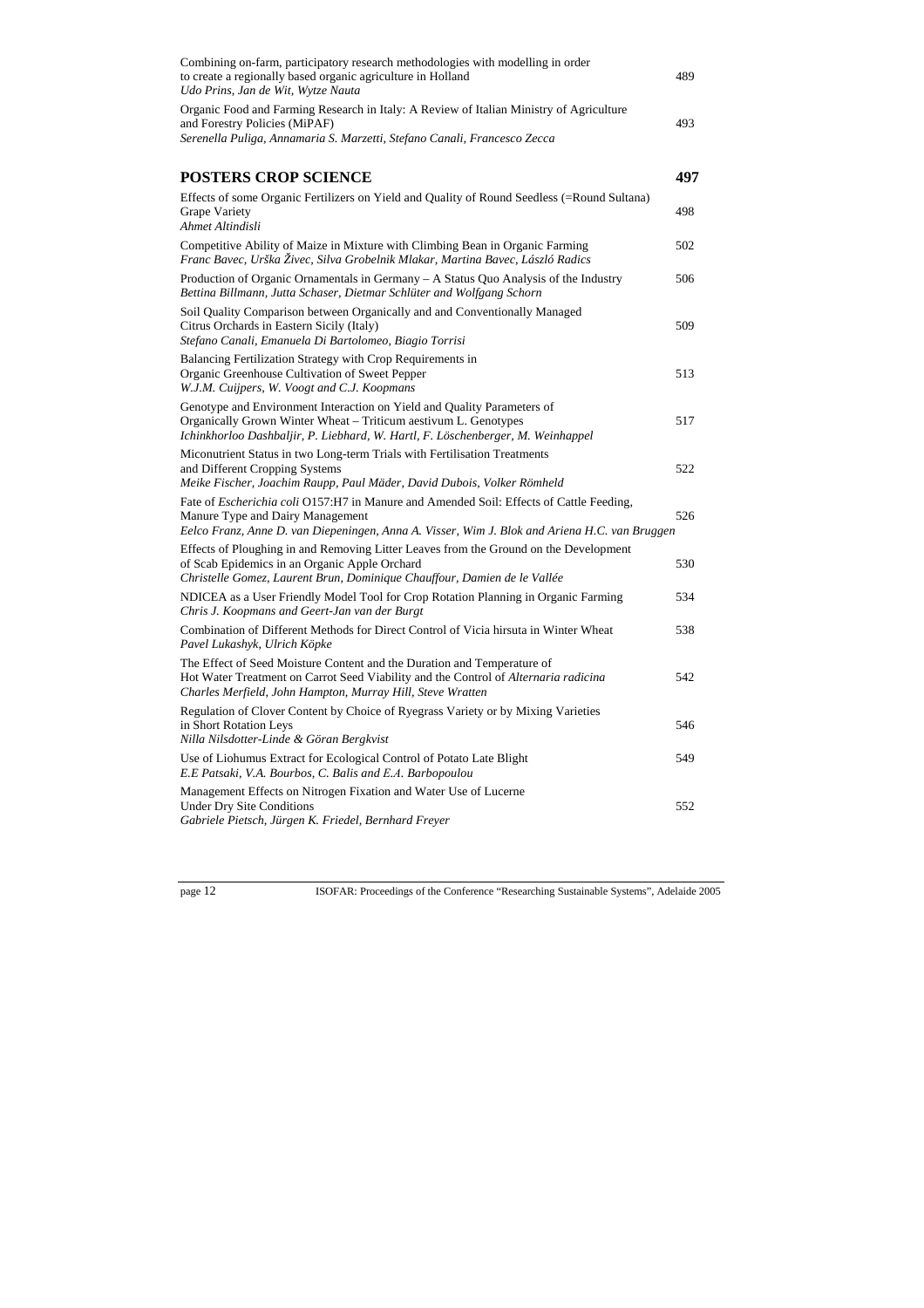| Possible Agents for Organic Seed Treatment<br>László Radics, Anna Ertsey                                                                                                                                                                                                                 |     |
|------------------------------------------------------------------------------------------------------------------------------------------------------------------------------------------------------------------------------------------------------------------------------------------|-----|
| Selection of Quantitative Resistance Potato Clones against Phytophtora Late Blight in Korea<br>Kyoung Yul Ryu, Hyeong-Jin Jee, Du-Hoi Choi, Jeom-Soon Kim, Juan A. Landeo<br>and Hyun-Mook Cho                                                                                           | 560 |
| Carabid Beetles (Carabidae) in Agroecosystems -<br>Case Study on the Effects of Conversion to Organic Farming and Land Structure<br>Bořivoj Šarapatka, Milan Veselý                                                                                                                      | 563 |
| Leaching of Mineral Nitrogen, Organic Nitrogen and Phosphorous<br>in Conventional & Organic Farming in Korean Greenhouse<br>Sang Mok Sohn, Young Ho Kim, Deok Hoon Yoon, Martin Kuecke                                                                                                   | 567 |
| Usefulness of some Winter Wheat Varieties for Cultivation in Organic Farming<br>Jarosław Stalenga, Krzysztof Jończyk                                                                                                                                                                     | 571 |
| Potential of Extracts of some Ethiopian Medicinal Plants for Late Blight Control<br>in Organic Potatoes<br>Mekuria Tadesse & Daniel Neuhoff                                                                                                                                              | 576 |
| An Overview of Phytosanitary Risk Aspects of Composting by Organic Farmers<br>Aad J. Termorshuizen, Wim J. Blok                                                                                                                                                                          | 580 |
| POSTERS ANIMAL HUSBANDRY                                                                                                                                                                                                                                                                 | 583 |
| Conversion of a Lamb Production System to Organic Farming:<br>How to Manage, for what Results?<br>Marc Benoit, Tournadre Hervé, Dulphy Jean-Pierre, Cabaret Jacques, Prache Sophie; With the<br>collaboration of J. Ballet, F. Bocquier, R. Jailler, G. Laignel, JY. Pailleux, Y. Thomas | 584 |
| Growth and Sensory Characteristis of Alternative Genotype Broilers Reared<br>in Organic Orchards<br>Klaus Horsted, Judith Henning and John E. Hermansen                                                                                                                                  | 588 |
| Mobile and Stationary Systems for Organic Pigs<br>- Animal Welfare Assessment in the Fattening Period<br>Kristina Lindgren, Cecilia Lindahl                                                                                                                                              | 592 |
| Mineral Load on the Paddock of Organic Sows in The Netherlands<br>Sonya Ivanova-Peneva, Andrè Aarnink, Martin Verstegen                                                                                                                                                                  | 596 |
| Sustainability Aspects of Automatic Milking Systems (AMS) in Organic Dairy Production<br>in Denmark and the Netherlands<br>Frank W. Oudshoorn, Imke, J.M. de Boer, Reint Jan Renes                                                                                                       | 600 |
| Organic Egg Production in Finland – Descriptive Farm and Health Characteristics<br>Anna-Maija Virtala, Ulla Holma, Marja-Liisa Hänninen, Tuula Hyyrynen, Malla Hovi,<br>Helena Kahiluoto, Laila Rossow, Anna Valros                                                                      | 604 |
| POSTERS ECONOMICS AND MARKET                                                                                                                                                                                                                                                             | 609 |
| The Advent of Organic Farming Models:<br>Analysis of the Current Situation and Perspectives in Brazil<br>Lucimar Santiago de Abreu, Stéphane Bellon, Francisco M. Corrales                                                                                                               | 610 |
| Methodology for Sustainability Evaluation in Organic Farming under<br><b>Columbian Conditions: A Proposal</b><br>C.A. Escobar, A. Espinosa; R. Malagon and A. Zuluaga                                                                                                                    | 614 |
| Livelihood Strategies and Human Resource Use on Danish Organic Farms<br>Pia Frederiksen, Vibeke Langer                                                                                                                                                                                   | 617 |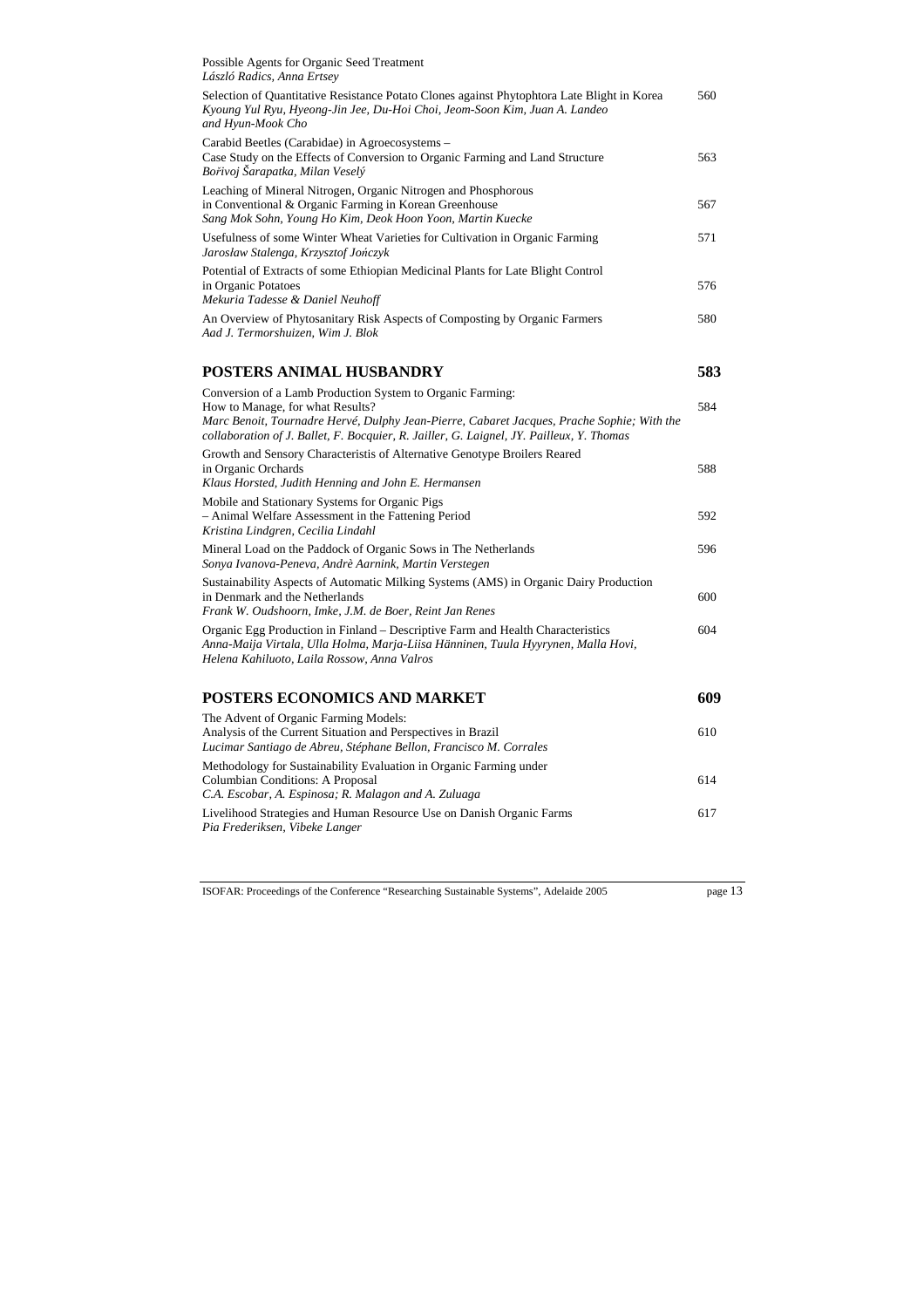| Monotoring the Conversion to Organic Farming<br>Bernhard Freyer, Andreas Surböck, Jürgen K. Friedel, Markus Heinzinger, Manfred Gollner                                                                        | 621 |
|----------------------------------------------------------------------------------------------------------------------------------------------------------------------------------------------------------------|-----|
| The Environmental and Socio-Economic Impacts of Organic Farming in Wales<br>David Frost, Danny Ardeshir and Owen Davies                                                                                        | 625 |
| The Organic Olive Oil Supply Chain in Italy and Spain: a Social Network Study<br>Bernardo De Gennaro and Umberto Medicamento                                                                                   | 629 |
| Assessing Price Forecasting Models for Organic Commodities<br>Timothy Park, Tatiana Gubanova, Luanne Lohr, Cesar Escalante                                                                                     | 633 |
| Measuring Agriculture Sustainability: An Essay for a more Suitable Index<br>Emile N. Houngbo                                                                                                                   | 637 |
| Nutrient Requirements, Fertilizing Practices Used and Nutritional Status of organic<br>and conventional Olive Orchards in the Area of Crete<br>Loupassaki M.H., Digalaki N.B., Psarras G. and Androulakis I.I. | 641 |
| Conversion to Organic Farming and Sustainability: A Socio-Ecological Analysis<br>Maria Loreto, Glen Filson, Nora Cebotarev, Liliam Ferrao                                                                      | 645 |
| Does Organic Conversion Mean Food Chain Conversion?<br>Pierre Stassart, Daniel Jamar, Didier Stilmant                                                                                                          | 649 |
| Comparative Costs of Organic Wheat Production in Australia and Germany<br>Els Wynen                                                                                                                            | 653 |
| <b>Index of Authors</b>                                                                                                                                                                                        | 657 |